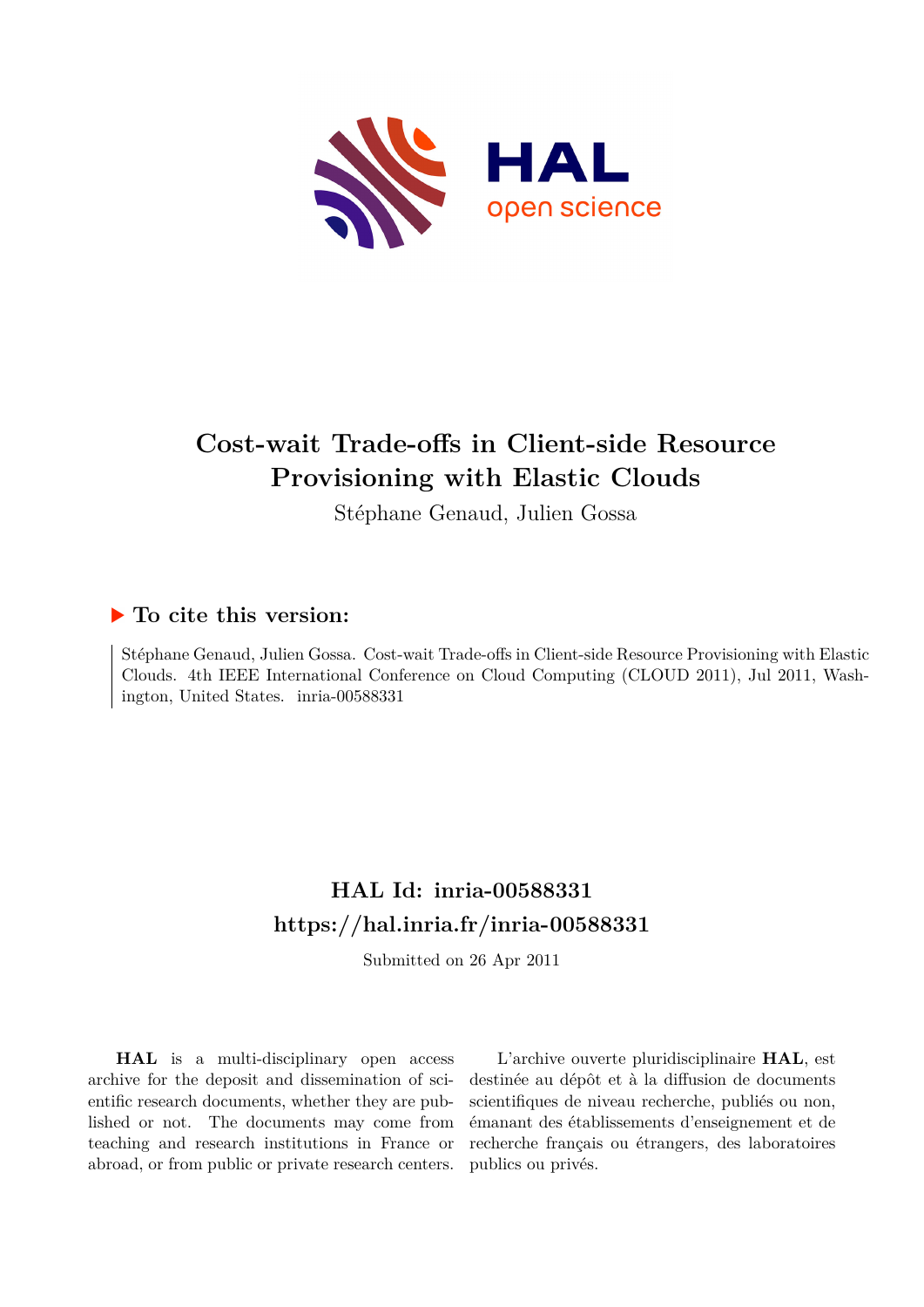# Cost-wait Trade-offs in Client-side Resource Provisioning with Elastic Clouds

Stéphane Genaud and Julien Gossa *LSIIT-ICPS - UMR 7005, Universite de Strasbourg, CNRS ´ Pole API Blvd S. Brant, 67400 Illkirch ˆ email: genaud@unistra.fr, gossa@unistra.fr*

*Abstract*—Recent Infrastructure-as-a-Service offers, such as Amazon's EC2 cloud, provide virtualized on-demand computing resources on a pay-per-use model. From the user point of view, the cloud provides an inexhaustible supply of resources, which can be dynamically claimed and released. This drastically changes the problem of resource provisioning and job scheduling. This article presents how billing models can be exploited by provisioning strategies to find a trade-off between fast/expensive computations and slow/cheap ones for indepedent sequential jobs. We study a dozen strategies based on classic heuristics for online scheduling and bin-packing problems, with the double objective of minimizing the wait time (and hence the completion time) of jobs and the monetary cost of the rented resources. We simulate these strategies on real grid workloads in two cases. First, we use the workloads as a whole, which is representative of a large community of users sharing some common resources. Second, we use the workloads extracted for each individual user. These lighter workloads correspond to users submitting work independently from others and paying for their own resources. Our findings show that on large workloads, a little budget increase allows to achieve optimal wait time, while trade-off heuristics may be largely beneficial for individual users with lighter workloads.

#### *Keywords*-cloud; provisioning; resource management;

#### I. INTRODUCTION

Cloud computing sets a new paradigm for hardware infrastructure management by offering unprecedented possibilities to deploy software in distributed environments. Amazon's EC2 is one of the most well-know solution to provide a utility computing model. Their solution has contributed to popularizing the Infrastructure-as-a-Service (IaaS) paradigm, which enables on-demand *provisioning* of computational resources, operated by virtual machines (VMs) in cloud providers' data centers. Resources can be reserved on a pay-per-use basis, thereby eliminating capital and maintenance costs for customers. Resource provisioning consists in finding how many VMs are needed, for how long, and the type of hardware configuration fitting the job needs. In this work, we address the problem of resource provisioning on the client side in IaaS clouds. From a technical view point, prior to request a resource, the client must have prepared and transferred a customized VM image at the provider's site. Instances of these VM images can then be started, becoming ready to accept work tasks, and eventually released once they are no longer needed. Afterwards, the provider invoices the client according to the billing model, the VM type, and the up-time of the VMs.

Clients usually perform the resource provisioning process manually, i.e they decide all by themselves when and what resources should be claimed and released. This might lead to naïve and suboptimal solutions, especially when the number of jobs increases and several resources are proposed at different prices and performance capabilities. A good decision is even harder to make when the billing model is complex and several groups of users are submitting concurrent jobs to the same shared infrastructure. Therefore, a brokering system must be interposed between the clients and the provider of the cloud.

There are two contradictory metrics involved in the evaluation of the choices for a client: the monetary cost of the resources and the completion time of the execution. Generally, meeting short completion time constraints implies to provision powerful and numerous resources, and thus pay a higher price. On the contrary, a low budget implies more tolerance regarding the completion time. When using a cloud infrastructure this choice is typically an *online* problem, i.e. at the time the job is submitted, it must be decided immediately whether extra resources need to be provisioned or already running instances are sufficient.

Note that we focus here on a specific billing model, based on the main Amazon's pricing model called *on-demand*, in which users pay by the hour for active VMs. Although per-hour billing is widely spread, some companies propose different billing time units (BTU) or alternative pricing models. For instance, in the *reserved* model at Amazon, a resource is rented for 1-3 years for a fixed amount of money and in turn has a lower hourly price when used. A third pricing model called *spot* is based on bidding and requires different techniques to optimize its usage, as studied in [15]. The *on-demand* pricing presents two interesting characteristics. First, the cost of deployment is linear only in the BTUs spent, independently of the number of VMs started (modulo the deployment and shutdown overheads). Hence, one VM instance running for two hours costs the same as two instances for one hour. In other words: parallelization is free. Second, BTUs are relatively coarse grain (e.g 1 hour) and each started unit of time is due. As a result, any job whose runtime does not last exactly this time unit leaves idle time on the deployed instances, which can be recycled to run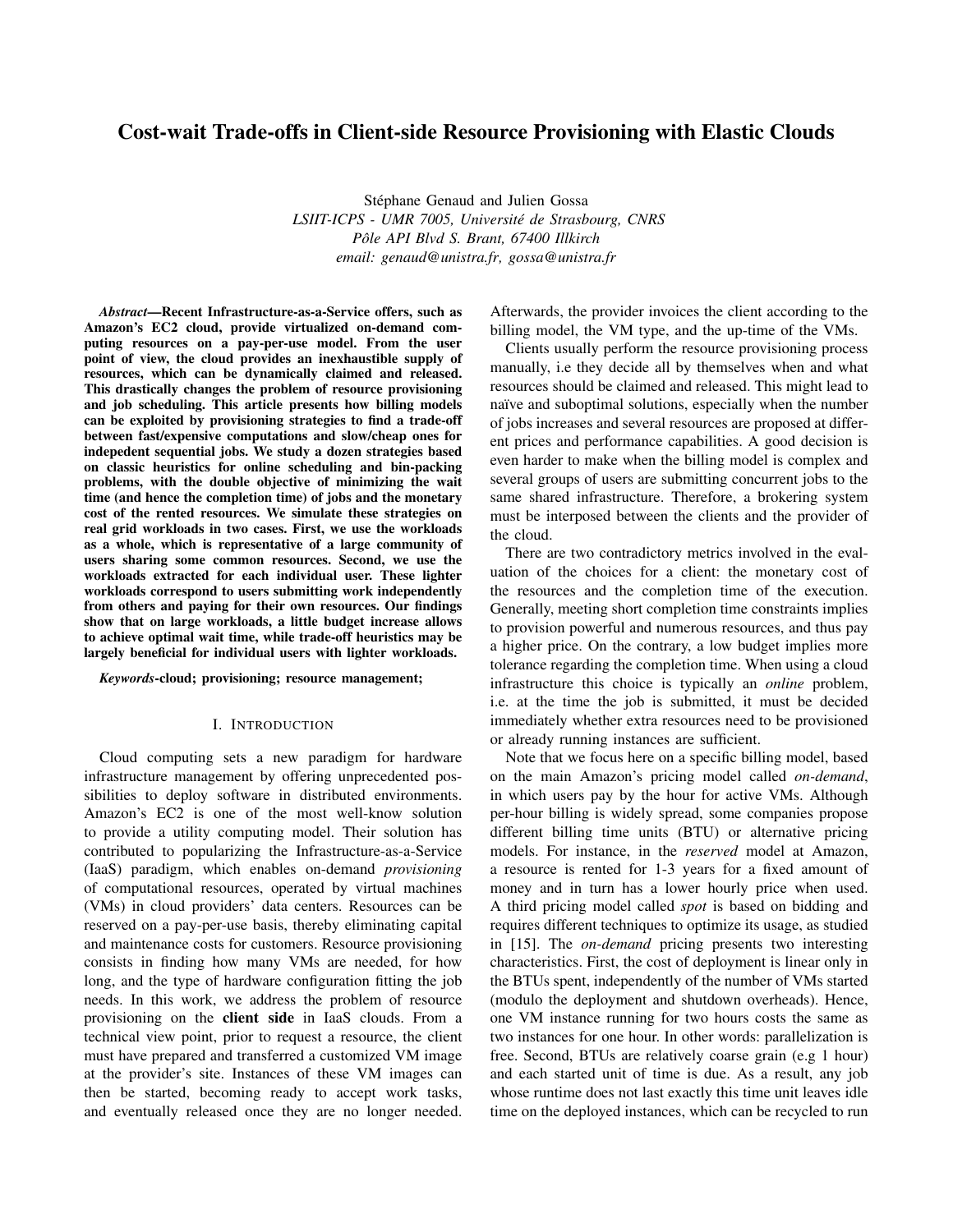other jobs. Our main investigation in this paper concerns how this remaining time can be reused. Indeed, one may decide to reuse it by delaying the execution of submitted jobs. It enables to lower the cost but involves waiting time for jobs and thus increases the overall completion time. Inversely, one can decide to ignore this reusable time and avoid any wait time by launching new VMs at the cost of extra billed idle time. However, there are intermediate *scenarii*, where the global price can be reduced while preserving an acceptable wait time. This implies to define strategies where certain jobs are delayed when it is worth, and new instances are deployed when it does not increase the price of the solution.

The paper is organized as follows. Section II explains our assumptions and the problem we address in this paper. In Section III, we present the different strategies, which are evaluated in Section IV. The results are further discussed in Section V. Finally, we present some related work in Section VI and conclude with our future work plans.

## II. PROBLEM STATEMENT

## *A. Assumptions*

First, we assume that jobs are independent with known durations. This is for example the case when users submit their jobs through a local resource management system, which requires users to specify a maximum runtime. Second, we consider that tasks are not preemptible, e.g the migration of a running tasks is not possible and jobs can not be suspended to run another one. Third, we assume an online scheduling system: tasks must be dispatched to a resource as soon as they are submitted. Last, the pricing model is a piece-wise linear pricing model, such as *on demand* instances at Amazon. The billing period is discretized, each started billing time unit (BTU) being fully charged.

#### *B. Problem*

Let us introduce the problem on the example of Figure 1. The workload is composed of four job requests according to the chronology indicated on the time-line. The cheapest solution is to provision a single resource and to execute the jobs sequentially in the order they were submitted, as shown on the row labeled 1VM4All. In this case, enqueuing the jobs for execution on a single VM leads to an optimal cost since only the time between the end of  $J_4$  and the end of the second BTU is wasted. An alternative is to reserve simultaneously several resources in order to execute some jobs in parallel, as exemplified on the other rows on Figure 1. These executions will complete earlier but the cost is likely to be higher since the chances to waste the remaining time after the last job's end are greater.

The problem of minimizing the cost is related to the *variable-sized bin packing with fixed cost* [5]. In this problem, we are given a collection of bin sizes and an infinite supply of bins of each size. The objective is to pack a set of items of given sizes by choosing appropriate bins so as to minimize the total size of the packing. This a generalization of the classical bin packing problem where all bins have a size S and every object has a size  $s_i < S$ . Both problems are NP-hard and many approximation algorithms have been proposed [1]. In our context, items are jobs and bins are BTUs of VMs. However, the solutions proposed for this problem cannot be used directly. First, many of the approximation algorithms proposed do not apply because of our *online* constraint. For example, the *FitDecrease* series of algorithms requires to sort the set of items by size. Second, and most important, the classical bin-packing problem does not take into account the dynamics of the resource provisioning problem. Contrary to a bin, which has a same occupation until new items are packed in it, a VM is, by analogy, continuously filled (or billed) from the time it is started until it is released, whether we assign jobs to it or not. Moreover, as explained in the introduction, our problem has two objectives. Our timing considerations must not be only relative to the number of BTUs spent but also to the completion time of the jobs. Finally, we will resort to adapted versions of the classic bin packing heuristics in the online case to minimize the cost of provisioning.

## III. PROVISIONING STRATEGIES

# *A. Model*

As stated previously, we consider an online scheduling system. To model the dynamic state of the system, we essentially need to account at a given instant, for the active VM we have started. We also maintain a *queue* of jobs assigned to each active VM. The notations used are:

| • $V:$ Set of active virtual machines                    |
|----------------------------------------------------------|
| • $q_v$ : The job queue of $v \in V$                     |
| • $b_v$ : The boot date of $v \in V$ (s)                 |
| • $s_v$ : The shutdown date of $v \in V$ (s)             |
| • $i_v$ : The date when $v \in V$ becomes idle (s) (when |
| $q_v$ becomes empty)                                     |
| $\bullet$ J: Set of arriving jobs                        |
| • $r_i$ : The run time of $j \in J$ (s)                  |
| • $c(x)$ : Cost of one virtual machine for x seconds     |
| of up-time. For EC2: $c(x) = pph * [x/3600]$             |
| where $3600$ is the BTU and <i>pph</i> is its cost.      |
|                                                          |

#### *B. Common algorithmic phases*

The strategies we propose can be expressed through algorithms sharing a common structure. These algorithms have two phases:

- 1) a *deploy* phase, invoked at each job submission. It consists in deciding (1) whether or not a new VM must be deployed, and (2) which active VM the job must be mapped to. It is described in Algorithm 1.
- 2) a *release* phase, triggered at a parameterized frequency. This release procedure is common to all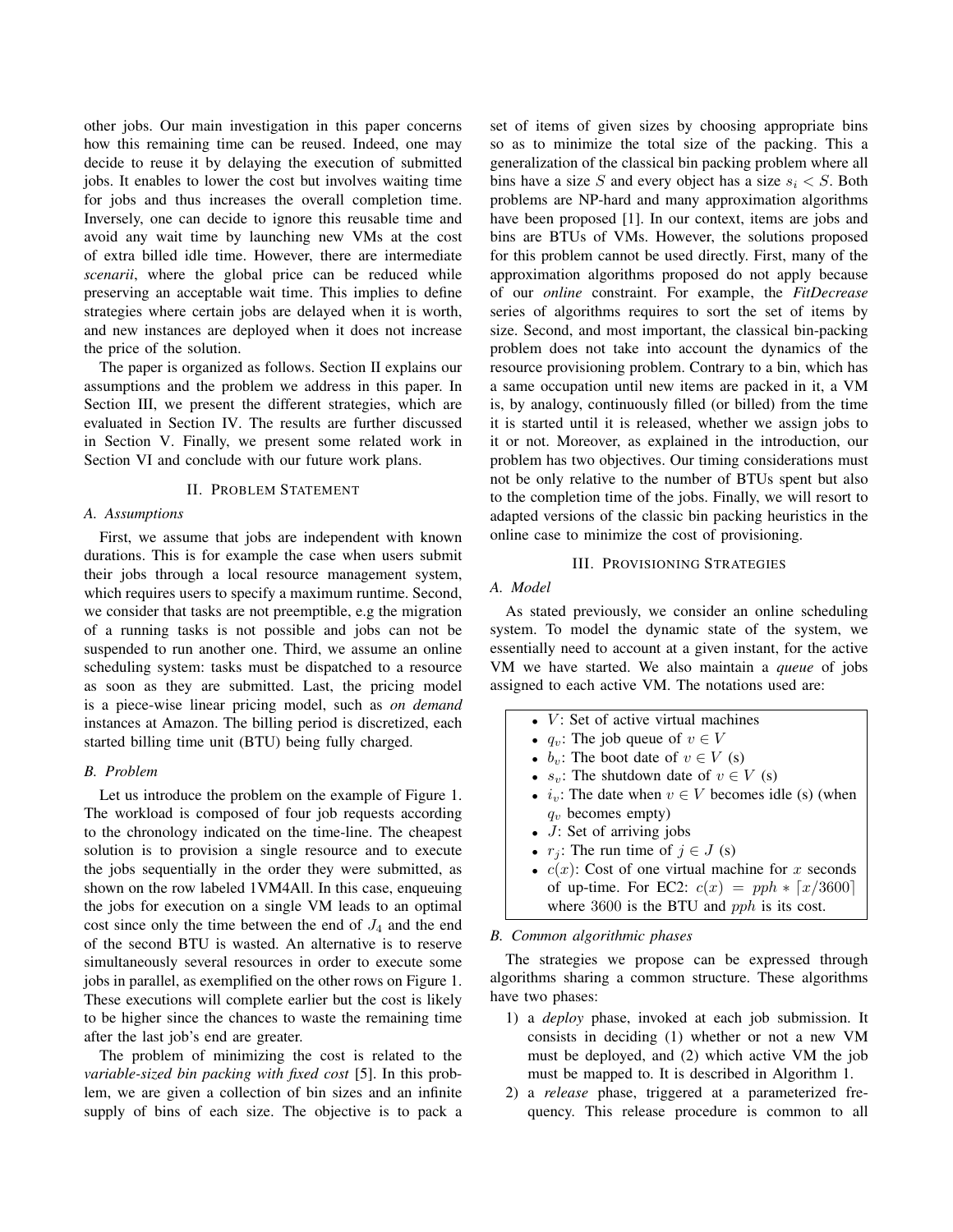strategies. It consists in deciding which active VMs must be shutdown and released. Each running VM is examined in turn, and an idle VM is kept running as long as it does not increase the cost. A shutdown occurs when it would incur additional charges.

# Algorithm 1 Deploy $(j,t)$

 $\pi$  a new job j is submitted, at date t  $C \leftarrow \emptyset$  // C is the set of candidate VMs ( $C \subset V$ ) for  $v \in V$  do if  $\text{eligible}(v, j)$  then  $C \leftarrow C \cup \{v\}$ end if end for if  $C \neq \emptyset$  then  $v \leftarrow optimum(C)$ else  $v \leftarrow$  *deplov()* // Create and run a new VM $V \leftarrow V \cup \{v\}$ end if

enqueue $(q_v, j)$  // Map the job to the VM

# Where:

- *eligible* $(v, j)$  is true if j can be assigned to  $q_v$ ,
- *optimum*( $C$ ) returns the virtual machine to which a job  $j$  is to be assigned,
- $deploy()$  provisions and starts a new VM and returns its identifier,
- enqueue $(q_v, j)$  adds the job to the queue of a given VM v. If v is available (i.e  $q_v$  is empty) the job actually starts immediately on  $v$  without being queued.

eligible and optimum allow us to define all our provisioning strategies. eligible filters out the set of active VMs to which a job can be assigned depending on the current state of VMS. If this set is empty, then a new VM is deployed, otherwise optimum selects the VM to assign the job to among the set of candidate VMs. These definitions are summarized in Table I.

Figure 1 shows an example use case. One can see that, whatever the strategy is, the VMs are only released at the end of the BTU, even after the execution of  $J_1$  when there is no more job to run.

## *C. Strategies*

We propose four sets of strategies, illustrated on Figure 1:

- *1VM4All*: The first strategy provisions a single VM and put all the jobs in its queue. It gives a lower bound on cost for the given workload, as idle time is reused at the maximum.
- *1VMperJob*-based strategies: On the opposite side of the spectrum, we devise three "expensive" strategies.



Figure 1. Illustration of the provisioning strategies

*1VMperJob* is a reference strategy for the lowest waiting time possible: it deploys a new VM for each new job request whatever the state of the other active VMs. As shown in the example with  $J_2$ , an obvious improvement is to deploy a new VM only if no active VM is currently idle which can be immediately reused at no cost. *1VMperJobPlus* implements this by returning the first idle VM found. *1VMperJobBest* and *1VMper-JobWorst* return the VM that will shutdown the latest and soonest respectively, in order to maximize and minimize the remaining reusable idle time.

• *Bin-Packing*-based strategies: We have implemented three classic heuristics for the online bin-packing problem [1], namely *FirstFit*, *BestFit* and *WorstFit*. In our context, *FirstFit* scans the list of already deployed VMs and maps the job to the first VM that does not require to prolongate the rent time over a new BTU, i.e we map the job for no extra-cost. If no such already started VM exits, a new VM is deployed. On the example, a new VM is deployed to map the job  $J_3$  because it can not be handled at constant cost otherwise. On the contrary, the execution of  $J_4$  is delayed in order to reuse the idle time of this new VM.

*BestFit* and *WorstFit* are identical to *FirstFit* except that they map the job to the VM that leaves the shortest and longest idle time respectively on the VM. Again, the objective is to respectively maximize and minimize the remaining reusable idle time.

The above strategies have the objective to minimize the number of BTUs. Hence, it tends to minimize the global cost with little consideration to the completion time, which is absent from the original Bin-Packing problem. *EarliestFit* is a first approach to include this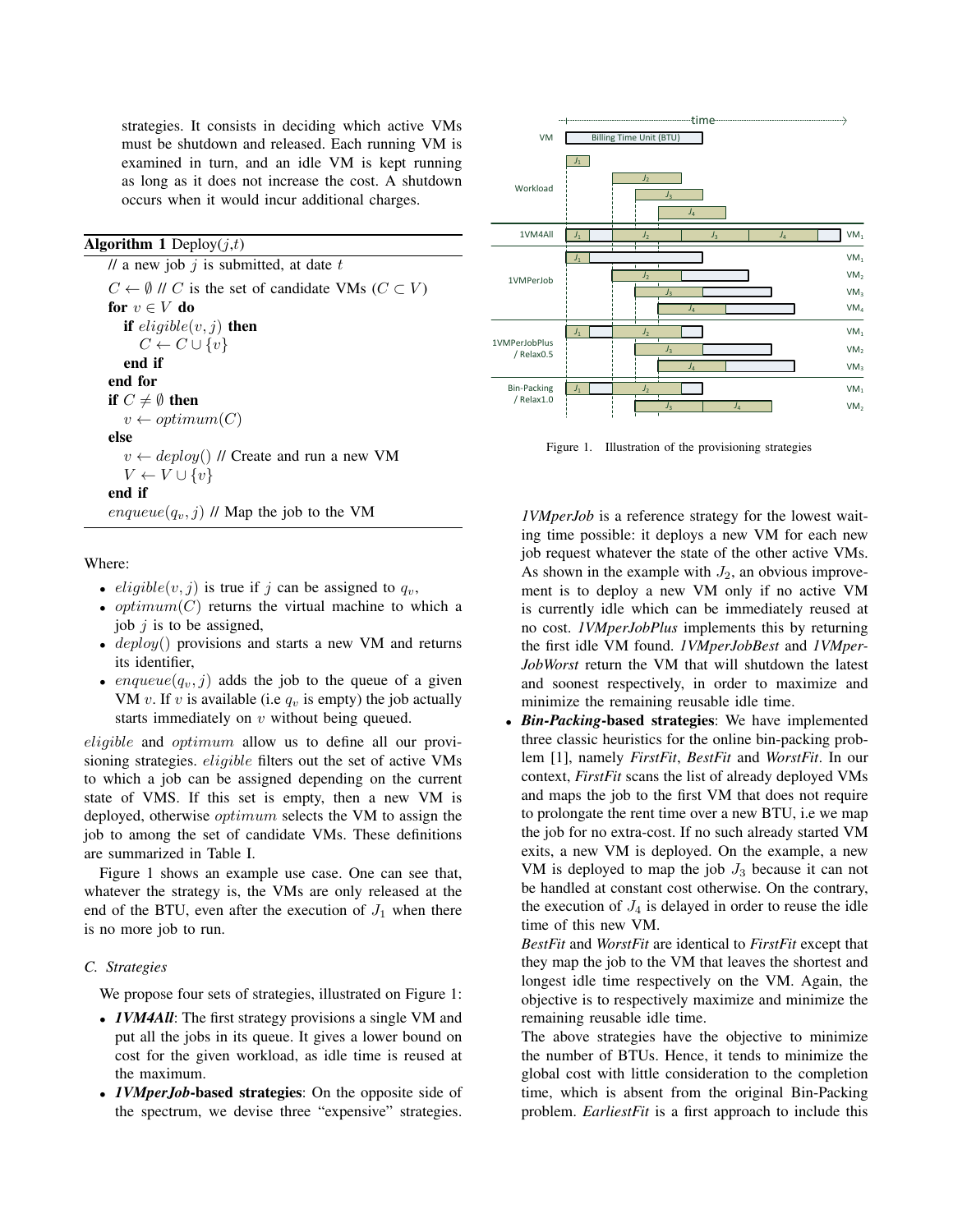| strategy             | $eligible(v, j)$ returns true          | <i>optimum</i> (C) returns $v \in C$ such that | comment                       |
|----------------------|----------------------------------------|------------------------------------------------|-------------------------------|
| <b>IVM4All</b>       | always                                 | $v=v_0$                                        | Slowest/Cheapest              |
| <i>lVMperJob</i>     | never                                  | any                                            |                               |
| <i>IVMperJobPlus</i> |                                        | any                                            | Fastest/Most expensive        |
| 1VMperJobBest        | if $q_v = \emptyset$                   | $s_v$ is maximum                               |                               |
| 1VMperJobWorst       |                                        | $s_v$ is minimum                               |                               |
| <b>FirstFit</b>      |                                        | any                                            | Regular BinPacking strategies |
| <b>BestFit</b>       |                                        | $i_v - s_v$ is maximum                         |                               |
| WorstFit             | if $c(s_v - b_v) = c(s_v - b_v + r_i)$ | $i_v - s_v$ is minimum                         |                               |
| EarliestFit          |                                        | $i_{\nu}$ is minimum                           | + wait time optimization      |
| RelaxFirstFit x      |                                        | any                                            | Price optimization            |
| RelaxEarliestFit x   | if $c(s_v - b_v) = c(s_v - b_v + r_i)$ | $i_{\eta}$ is minimum                          | + max wait time constraint    |
| RelaxLastes tFit x   | and $(i_v - t) < (x \times r_t)$       | $i_v$ is maximum                               |                               |

Table I

THE SCHEDULING STRATEGIES WITH THEIR RESPECTIVE PARAMETERS FOR ALGORITHM 1.

| trace           | #iobs         | #CPUs    | $\#user/\#grp$ | arrival | runtime |
|-----------------|---------------|----------|----------------|---------|---------|
| LCG             | 188041        | 24 1 1 5 | 216/28         |         | 8970    |
| AuverGrid       | 347611        | 475      | 405/9          | 78      | 25186   |
| NorduGrid       | 78 1370       | 2000     | 387/107        | 127     | 89273   |
| <b>SharcNet</b> | 1 1 9 5 2 4 2 | 6828     | 412/1          | 28      | 31964   |

Table II WORKLOAD TRACES

criteria. It is a *Fit* heuristic selecting the VM which minimizes the waiting time of the job.

• *Relax*-based strategies: *RelaxFirstFit* x, *RelaxEarliest-Fit* x and *RelaxLastestFit* x include a bound on the waiting time, which is expressed as a factor  $x$ . A new VM is deployed when no active VM can handle the job at constant cost or when the waiting time exceeds  $x$ times the runtime of the job. As shown on the example (Relax 0.5), a low value of x leads to a *1VMperJobPlus*like behavior. Here, another VM is started for  $J_4$  since using an already deployed VM would either increase the cost or make the execution end after the deadline. On the contrary, a high value of  $x$  leads to a Bin-Packing-like behavior, as the same delay is considered acceptable.

The three heuristics only differ in the VM they select. They respectively select the first VM found, the VM that will be idle first and last.

#### IV. EVALUATION

To assess the performances of the different strategies, we used four datasets from real production grids publicly available from the Grid Workload Archive [6]. The main characteristics of the selected datasets are presented in table II: the total numbers of jobs, the number of distinct CPUs used, the number of users and groups, the average interarrival time between jobs, and the average runtime of jobs. All times are in seconds.

LCG is a data storage and computing infrastructure for the high-energy physics community using the Large Hadron Collider at CERN. This production Grid has about 180 sites with around 30,000 CPUs. The traces collected include only high-energy physics (HEP) data processing. Eleven days of activity starting from nov. 20, 2005 were logged. AuverGrid is a multi-site grid, part of the EGEE project. This grid is mainly used for biomedical and HEP applications. The logs account for one year of activity starting from jan. 2006. NorduGrid is a production grid for academic researchers composed of over 75 non-dedicated clusters contributed mostly by academic but also industrial, scientific or private organizations. Applications are from the areas of CAS, chemistry, graphics, biomed, and HEP. The traces used here contain the grid jobs for tree years starting from march 2003. SharcNet is a consortium of Canadian academic institutions who share a network of high performance computers. The traces analyzed were produced for a setup with 10 clusters over one year of activity starting from dec. 2005. They where originally provided by the Parallel Workload Archive and analyzed in [4]. The common data we can find in these traces are, for each job, its id, the submission time, the run time, the user id and the group id.

All strategies have been implemented in our own simulator which implements the algorithms described previously. The simulation uses the economic model of Amazon's EC2. The results of the simulations of the different provisioning strategies are plotted in Figure 2 and 3 along two performance metrics, the *job average wait time*, defined as the total wait time divided by the total number of jobs, and *total cost of the resources*, defined as the sum of the cost of each provisioned resource.

#### *A. Results on complete traces*

First, we make the assumption that each of the four workloads represents the requests from a whole group of users sent to the same submission system in order to mutualize cloud resources. We evaluate the strategies in this context where all requests are concurrent in the access to the resources. The simulations for these complete workloads are presented in Figure 2.

Very similar results are shown by the four workloads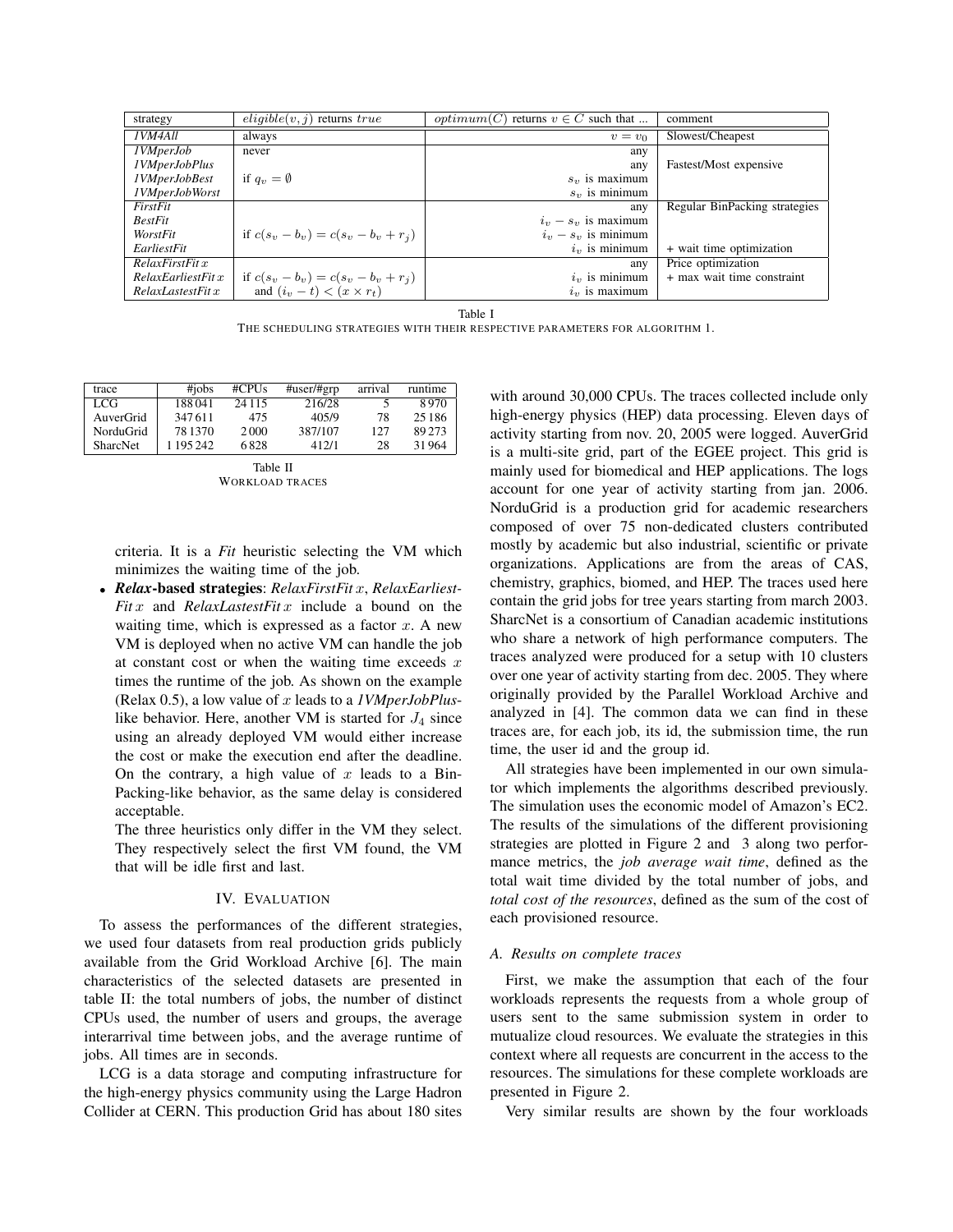

Figure 2. Average Wait Time (s) vs. Cost (\$), for each strategy, on complete traces

LCG, AuverGrid, NorduGrid and Sharcnet. If we compare the strategy *1VM4All* designed to minimize the cost, and the set of *1VMperJob*-based strategies designed to minimize the waiting time, we see that the average waiting times differ by about 9 to 10 orders of magnitude, while the cost is more or less the same, especially for enhanced versions. *1VMperJob*-based strategies perform very well. For a small increase of price compared to *1VM4All* the average wait time is reduced to zero. For instance, *1VMperJobPlus* increases the price by only  $3.5\%, 2.5\%, 1.1\%,$  and  $3.2\%$  respectively on the four workloads. Among *1VMperJob*-based strategies, *1VMperJobBest* performs slightly better (respectively price increase by 2.7%, 2.2%, 1.0%, and 3.0%).

In other words, we learn from this simulation that there is little room to find a trade-off, as the cost can only be lowered by a few percents compared to the fastest/most expensive strategy. In consequence, "smartest" strategies are of no interest, as it is not possible to perform better than *1VMperJob*-based strategies in term of average wait time, while possible price improvements are negligible.

#### *B. Results on individual user traces*

Next, we evaluate the strategies on the workloads extracted for each individual user of LCG. Each simulation hence corresponds to the case where a user submits his requests through his own scheduler.

We found that users can be differentiated depending on the margin between the costs resulting from application of the cheapest and the most expensive strategies. This margin represents the room available to find a trade-off. Different margins lead to different winning strategies. To classify the LCG users we looked at this cost margin, defined as the ratio of the cost of *1VMperJobPlus* to the cost of *1VM4All*. A ratio of 1 means that both strategies produce a solution of equal price, i.e. there is no room for a trade-off. We have plotted in Figure 4 a cumulative distribution of the cost margins. For a sake of illustration, we arbitrarily separate this distribution in four parts, corresponding to different situations. For each situation, we have chosen a representative user workload. The results for these users are shown in Figure 3.



Figure 4. Cumulative distribution of cost margins on user traces

- 31% of the user workloads allow no cost margin (ratio=1). The job requests of user 96 in the LCG trace is an example of this situation. In that case, there is no cost difference between the cheapest *1VM4All* and the fastest *1VMperJobPlus* strategies. Moreover, there is no difference either in term of wait time for most of the users. Actually, this occurs with peculiar workloads having no concurrent jobs, or job runtimes greater than the BTU. This implies that all strategies perform the same. Some rare exceptions show an increase of wait time for *1VM4All* or cost for *1VMperJob*. In consequence, *1VMperJobPlus* should be used for this type of workload.
- 24% of the workloads allow a cost margin of up to 10% (ratio=1.1), like for instance LCG's user 155. In that case, the result is very close to our conclusion on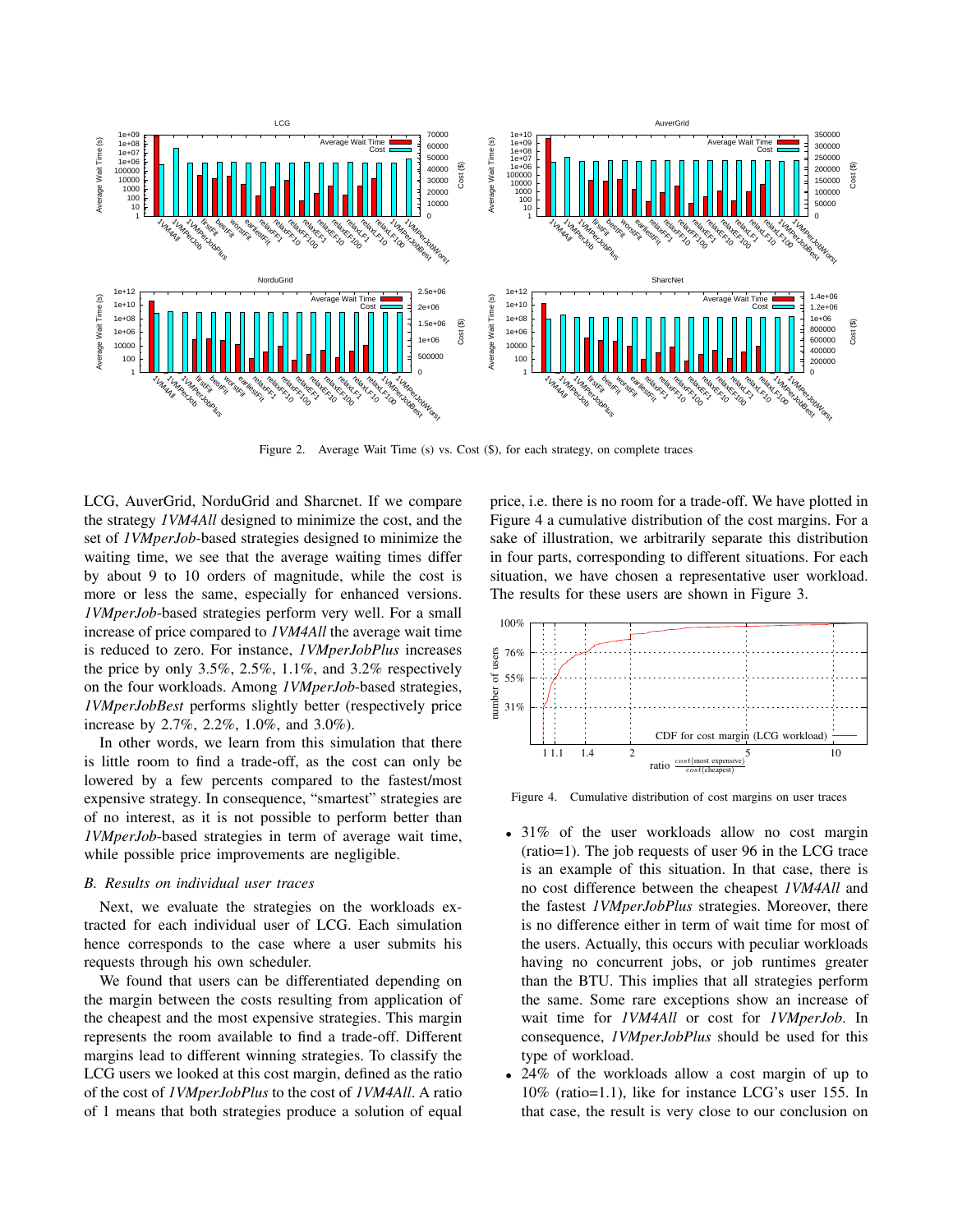

Figure 3. Average Wait Time (s) vs. Cost (\$), for each strategy, on user's traces

complete traces. For less than 10% of cost increase, the wait time can be reduced to 0 with the *1VMperJobPlus* strategy while other strategies are of no use as they imply great increase of wait time for a small cost spare.

- $21\%$  of the workloads allow a cost margin of 10 to 40%, like for instance LCG's user 212. In that case, there is room for a trade-off and Bin-Packing based strategies are useful, as they allow to match the price of the *1VM4All* strategy, while drastically reducing the wait time. Small differences appear between them: *BestFit* costs slightly less than *WorstFit* while having a slight increase of wait time, and *FirstFit* is in-between. But the most interesting strategies are the Relax-based ones. Indeed, they allow to control the trade-off thanks to their tolerance factor  $x$ . When  $x$  is low, these strategies behave like *1VMperJobPlus*, while they behave like the Bin-Packing based ones with high  $x$ . Moreover, moderating  $x$  allows to find a trade-off in-between. Unfortunately, this moderation is not easy as we have not been able to find any pattern of its impact among users workload. Similarly, *RelaxFirstFit* x, *RelaxLastestFit* x and *RelaxEarliestFit* x perform slightly differently, but no pattern have been discovered.
- Finally, 24% of the workloads allow a cost margin higher than 40%, like for instance LCG's user 10. The same observations apply as previously to these users, except that Bin-Packing based and Relax-based strategies are even more interesting and should be preferred to *1VMperJobPlus*.

#### *C. Conclusions*

The strategies dynamically provision and release VMs, and we call the number of active VMs at a given instant the *diameter* of the provisioning. There is a direct relationship



Figure 5. Cost margins vs. Provisioning diameter on user traces

between the diameter and the cost margin. On Figure 5 is plotted the maximum diameters for each user's workload on LCG. It can be observed that the cost margin is limited when the provisioning diameter is high. Indeed, no margin exceeds 1.5 when the diameter exceeds 170. This is because large diameters implies the multiplication of the opportunities to reuse idle VMs, and thus very good efficiency of *1VMperJob*-based strategies.

This explains why there is no room for "smarter" strategies with complete platform workloads, where the diameter is naturally high. Hence, when the number of concurrent jobs is high, the best provisioning strategy is *1VMperJobBest*. However, when this number is lower, *Bin-Packing*-based strategies are efficient as they allow to find a trade-off, and even to match the lowest cost while greatly improving the performances. The differences between each version of one same strategy (i.e. *First*/*Best*/*Early*) are not clear. Except for specific needs, *First* version can be chosen because of its lowest complexity. Nevertheless, *Relax*-based strategies are very interesting as they allow to control the trade-off between the *1VMperJob*-based and the *Bin-Packing*-based strategies, and should be used in most cases.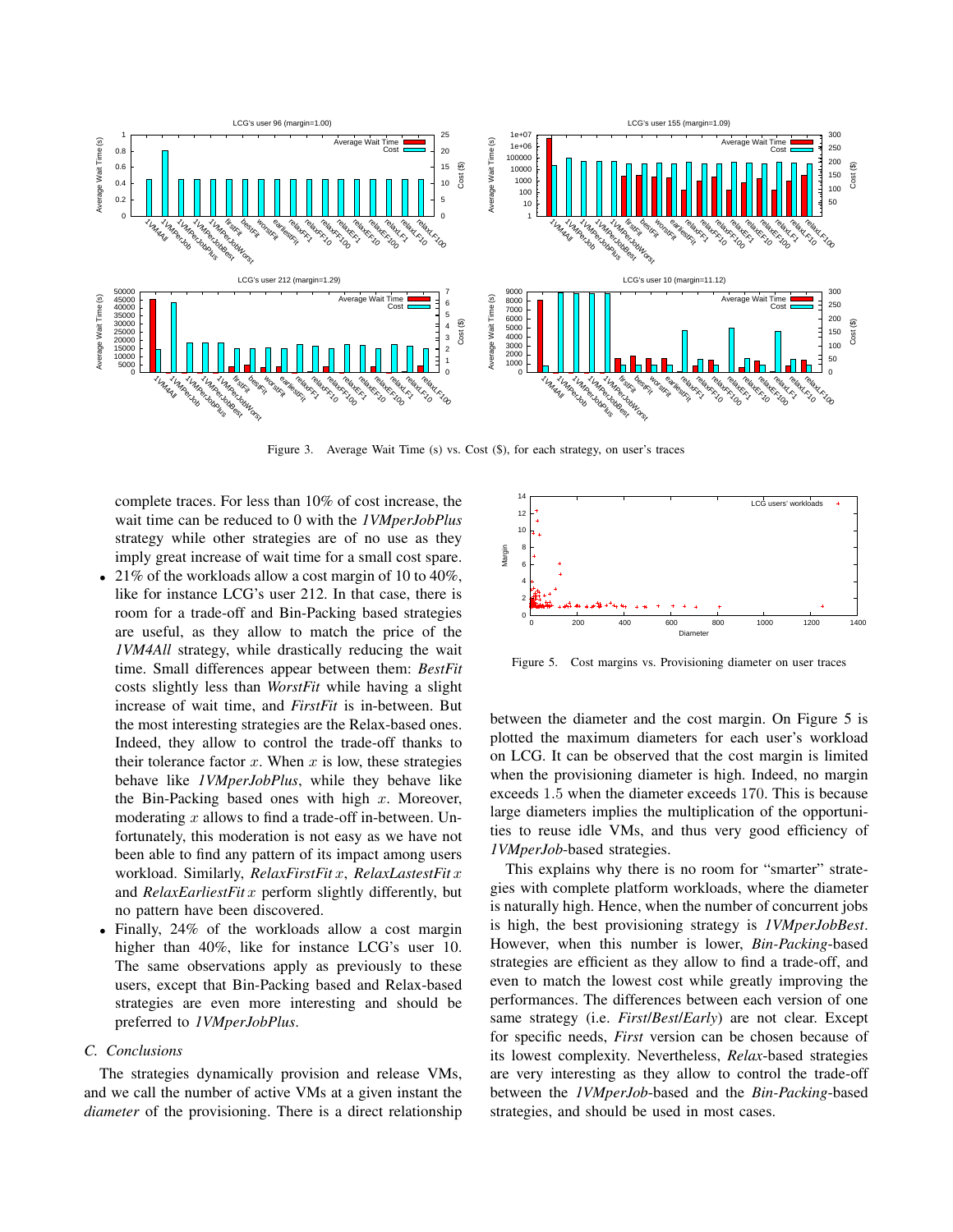## V. DISCUSSION

We have shown that provisioning strategies can be designed regarding the billing models of cloud platforms, leading to different solutions in term of performance and price. However, our study is limited on several aspects.

First, certain technical details have been abstracted from the simulation,like the startup times (deployment, boot) and stop times (shutdown, release) of VM. These details do no impact the relevance of our study, as they are negligible face to the BTU. For example, the time to instantiate and start a VM instance at Amazon's EC2 is 60 to 130 seconds according to a recent study [10], while the BTU is 3600 seconds. However, such details have to be taken into account by a real brokering system, and should be handled carefully to optimize the solutions. For instance, if the startup time is greater than the time for one of the active VMs to become idle, then it is better to assign a job to this VM than to deploy a new one. This implies to modify the *eligible* condition in order to extend the set of candidates to this kind of VMs. Stop time must be handled carefully as well in order to avoid releases just after the BTU, leading to double cost with no performance improvement.

Next, we have considered the same runtimes on the cloud platform as in the workload traces because these last does not include information about the used CPU. However this does not change the conclusions of this study, but only implies that the presented prices and waiting time are not realistic.

Second, our work concerns only the provisioning problem, apart from the job scheduling problem. Indeed, the jobs are considered executed in a FIFO manner accordingly to our assumption of online scheduling. However, the same semionline scheduling as those of batch schedulers such as conservative [8], aggressive [14] or selective back-filling [13] can be applied to the VM queues. This could improve the overall user experience. Such scheduling might have an impact on the provisioning strategy, for instance they might need a constant over-provisioning. Moreover, the presented provisioning strategies are designed for billing models based on coarse units of time and linear billing.

Finally, we only considered computation time and ondemand basic instances. Our model and strategies could be enhanced to take storage and data transfer costs into account, as well as different types of instance. Indeed, an efficient cloud-resources brokering system should be able to decide the characteristics of the instances to deploy, as well as to choose among the different billing models. Indeed, most of the cloud offers propose several types of instances, different in term of CPU speed, memory and allowed I/O. EC2's billing model is interesting as the cost of one simple-speed instance is the half of the cost of one double-speed instance. Consequently, just as parallelization is free, speed is free too. Thus, our approach can be adapted to find a trade-off between slow/cheap instances fully used and fast/expensive instances leaving more billed idle times.

Ultimately, our approach must be able to handle the decision between different cloud offers, by comparing the price and performances they can provide.

## VI. RELATED WORK

We have concentrated in this paper on the decisions a user can make in choosing a satisfactory trade-off between cost and speed to process a set of independent jobs. The need to choose between several *scenarii* is perfectly exemplified by Deelman et al. [3]. In this experimental study, users of a scientific application evaluate the benefits and costs of supplementing their in-house computers with cloud resources, taking into account computations and data transfer costs. From a more system oriented point of view, Marshall et al. [9] propose practical provisioning strategies implemented upon the Nimbus toolkit [7] in order to provide users with a responsive system. These strategies are designed empirically assuming simple job arrival patterns (one at a time, a stream of requests and a burst of requests). A more general study of scheduling strategies by de Assunção et al. [2], based on simulation from real traces, investigates how classic local resource management systems would perform when simultaneously scheduling jobs onto in-house clusters and/or cloud resources. The authors devise several strategies to mix this two types of resources and evaluate their performances depending on the heuristics used for scheduling. This work is the closest to ours, given three main differences: they assume mixed types of resources while we consider cloud-only resources; they test only classical scheduling strategies of local management resource systems (backfilling strategies); Although their objective is to a minimize the cost, the used strategies have no direct impact on the cost. On the contrary, the bin-packing heuristics we have investigated try to minimize the number of time units used.

By contrast, many works address the problem of VMs provisioning on the server side. The objective is to maximize the platform utilization. Some are worth mentioning because they try to improve the users' satisfaction by better serving their requests. Even though the aim is to improve *globally* the satisfaction, they employ techniques which could be transposed to a client-side approach. Perez et al. [11] propose a learning scheme to prioritize the scheduling in presence of mixed workloads (interactive and best-effort jobs), with a bi-objective optimization problem: fairness among users and responsiveness of job requests. A similar goal is targeted by Quiroz et al. in [12], which propose an online clustering approach to detect patterns in the stream of requests. The clustering process periodically outputs a set of VM classes, each related to the required resource configurations and numbers of VMs. For each class, the correlations between the user requirements and the real